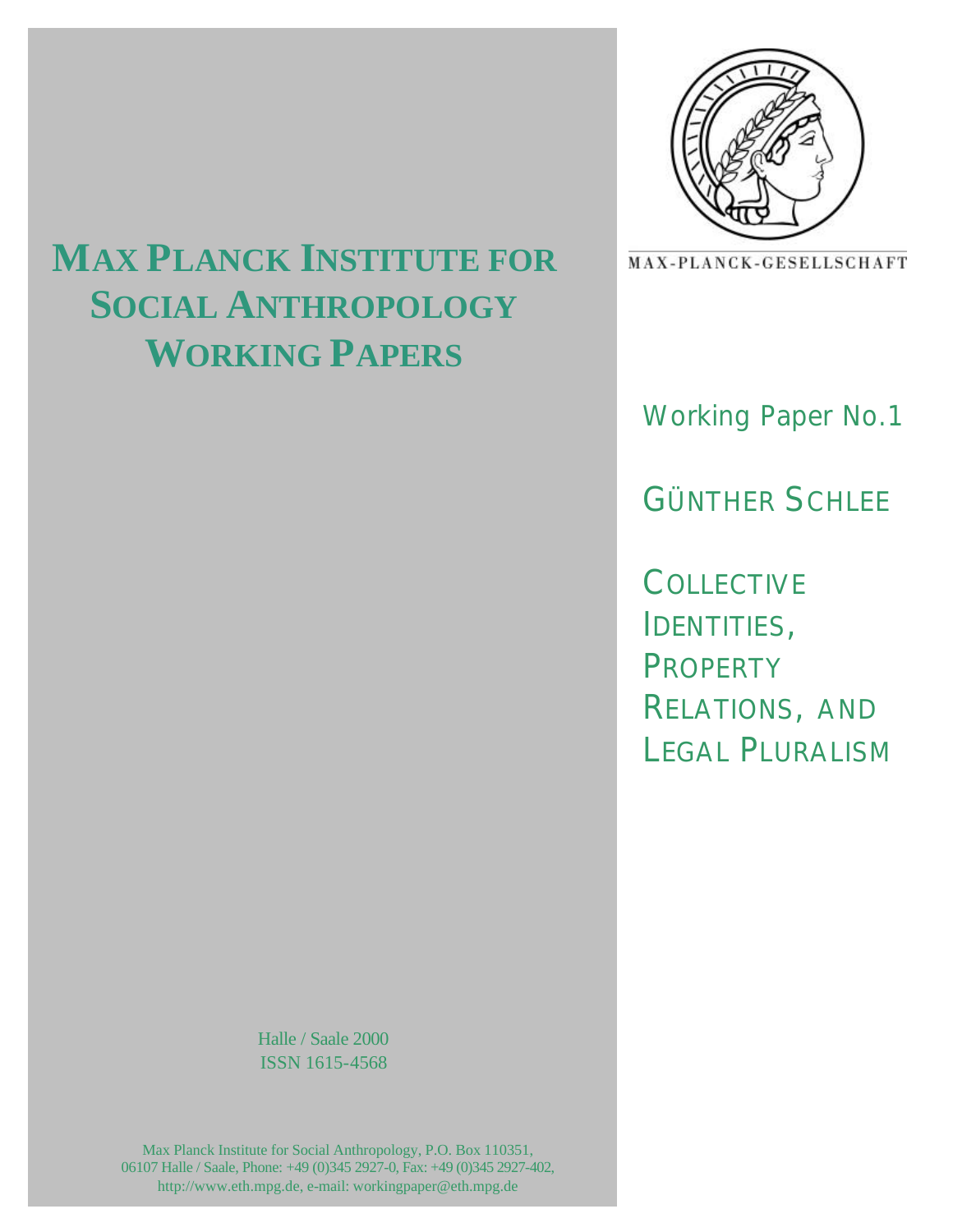# **COLLECTIVE IDENTITIES, PROPERTY RELATIONS, AND LEGAL PLURALISM**

# **Research Guidelines <sup>1</sup>**

# *1. Organisational and practical aspects (Forschungsökonomie)*

The MPI for Social Anthropology has *one* research programme and not two or two and a half, as one might guess if one looks at its organisational set-up with two directors and a planned project group which might result in a third subunit with a director of its own.

All three sub-programmes

- Integration and conflict
- Property relations
- Legal pluralism

 $\overline{a}$ 

have been designed in a way to overlap partly and partly to complement each other: i. e. they share a central theme and complement each other in some of the specific perspectives on this central theme.

This thematic coherence needs to be maintained for the following reasons:

• *Comparability of the work of individual researchers*. It is due to mere biographical hazard that the director of the sub-programme on Integration and conflict which deals with inclusive and exclusive aspects of collective identities (Schlee) has spent much of his research life in Africa, and similar contingencies of life have led the director of the Property Relations sub programme (Hann) to do his research in Eurasia. Now both directors have recruited junior researchers. A majority of these plan to work on the same continent as the director whose sub-programme they have joined and some do not. This statistical bias – that most staff members who stress the 'collective identities' aspect of the shared theme work on Africa and most researchers who stress the 'property relations' aspect work on Eurasia, has no systematic or logical reason at all. Collective identities are not less important in Asia than in Africa, and anyhow collective identities cannot fruitfully be studied without taking property relations into account and vice versa (v. Part II). It is therefore desired that all individual research projects, irrespective of their geographical setting,

<sup>1</sup> This paper was presented at the staff colloquium of the MPI on January 24, 2000.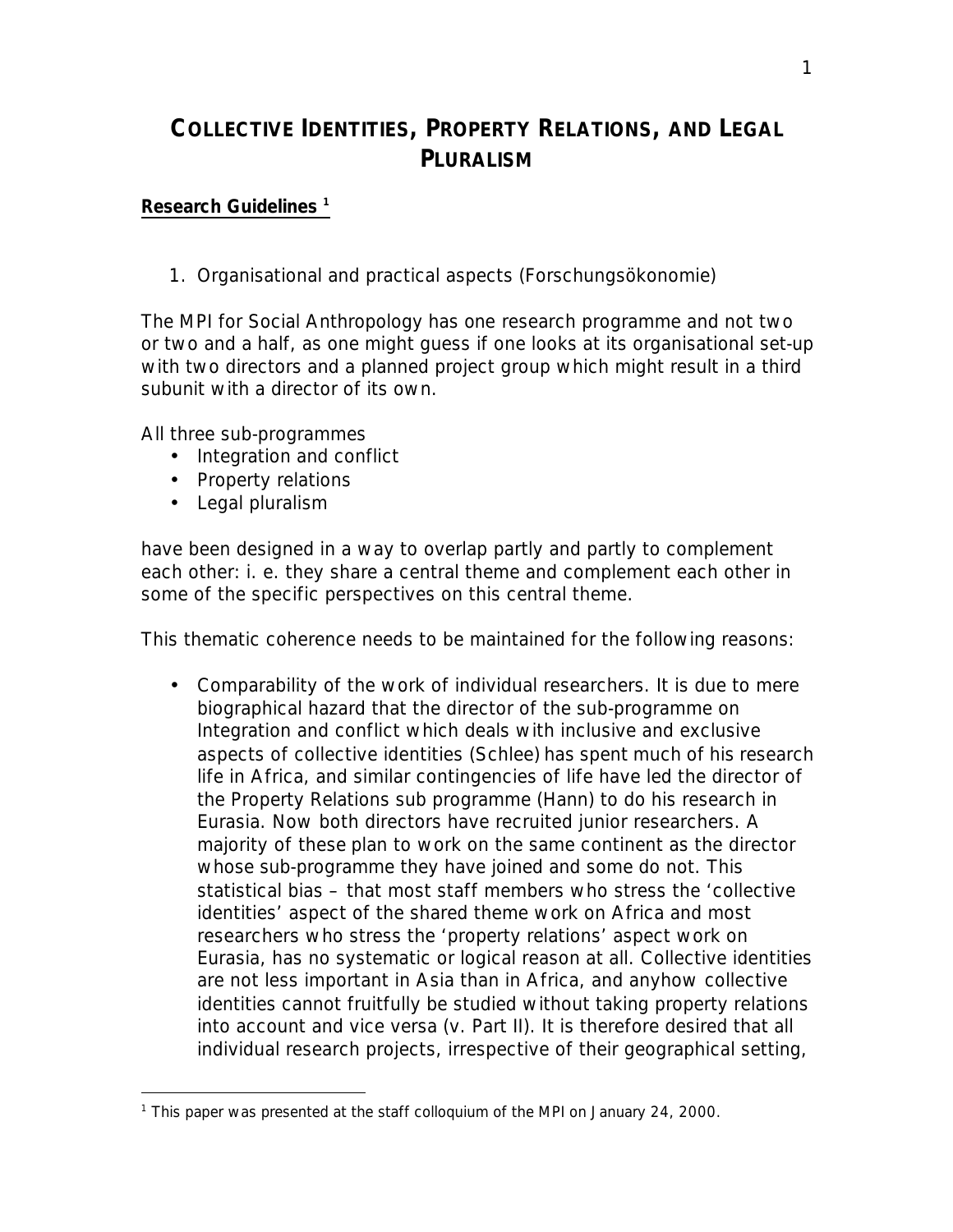should provide interesting case material and theoretical inspiration to several or ideally all other individual research projects in addition to feeding onto a higher level of theorizing.

- It may happen that the two sub-programmes may move apart. If important theoretical discoveries are made at opposite ends of the shared thematic spectrum, a split may occur. But to the extent that new insights can be planned and the future be foreseen, we expect a higher dividend (Erkenntnisgewinn) from integration than from specialization into unrelated or weakly related areas.
- The crisis of research funding has affected the Max Planck Gesellschaft much less than other research institutions like universities or museums. Also our institute is funded in a way to enable us to do empirical research for relatively long periods and to do so on a rather large scale, i. e. to have many researchers in the field and then to report back from many different parts of the world. Not to use this situation for comparative evaluations which cross-cut the sub programmes and continental divides would mean to forego the opportunities which our relatively large size offers us. Of course, interregional comparison can also be based exclusively on library work. But library work does not offer the opportunity to address questions to work in progress which then can be modified to deal with these questions. And to do library work exclusively we would not need this institute.

# *2. Thematic links*

It does not require much imagination to give examples for links between collective identities (c), property rights (p) and problems of legal pluralism (l). Some such links are:

- Collective property rights require definitions of the collectivities involved (c, p).
- Incentives and disincentives for manipulating the affiliation to a collective identity tend to be provided by different property rights and entitlements of these collectivities (c, p).
- If different kinds of law coexist in a geographical setting, we can expect rules about or at least debates about which type of law is to be applied to which group of people under which circumstances (c, l).
- Whether or not a culturally or religiously defined group is permitted to have its own civil law and to follow its own rules of inheritance etc. has important consequences on the transfer of property (c, p, l).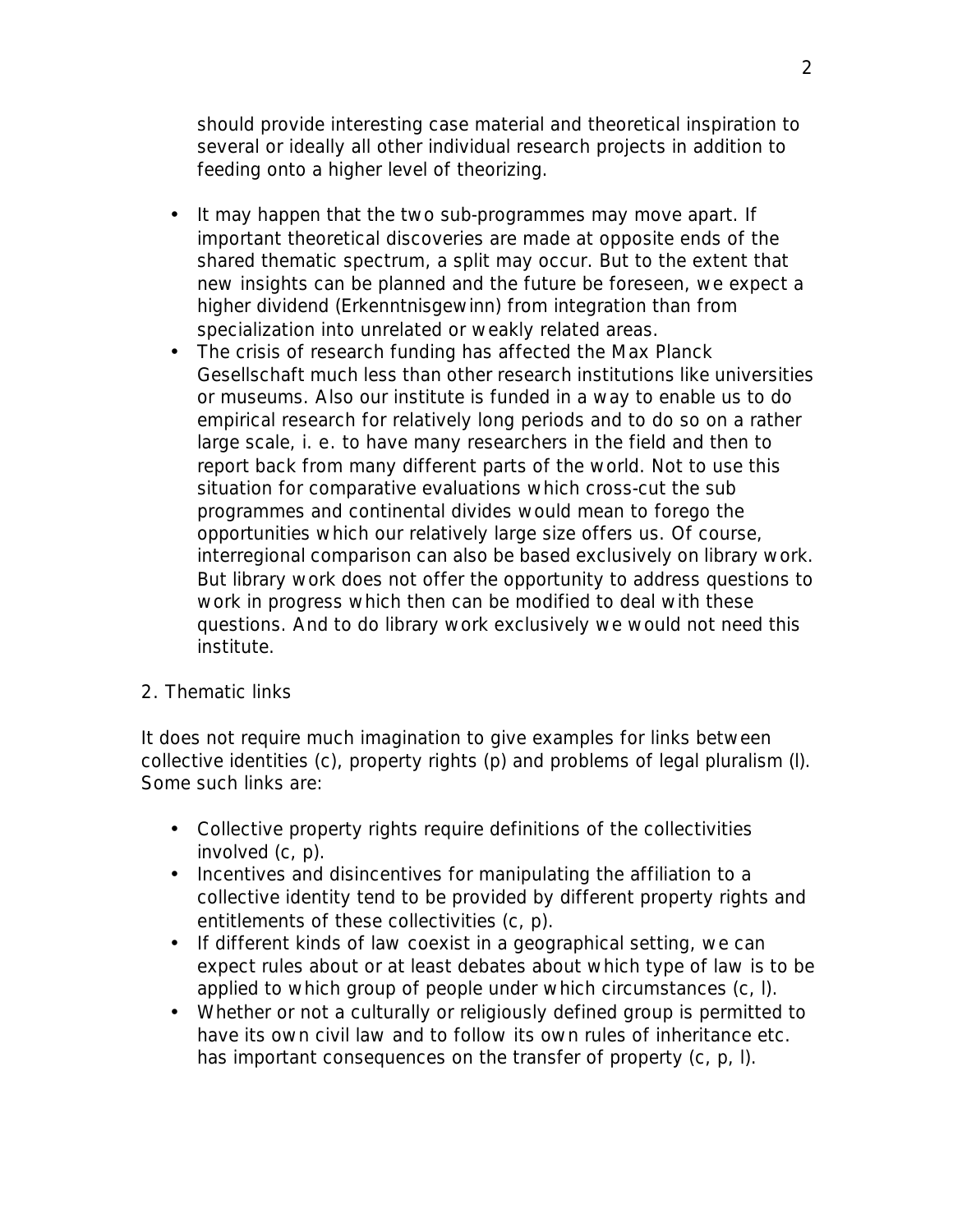This list can easily be expanded. Because of the interrelatedness of these problems, it does not come as a surprise to us if we learn from the history of anthropology that leading anthropologists have been interested all three fields of knowledge at the same time. I here take just on example, Fredrik Barth.

In his work about entrepreneurs in northern Norway, Barth (1963) shows the embeddedness (to take up Thurnwald's term later adopted by Polanyi) of property relations in other types of social relations and the role expectations connected with different social identities.<sup>2</sup>

Trenk (1991: 508 f) says that in doing so Barth anticipated later debates about Property Relations.

In spite of his pioneer role in the field of property rights, Barth is best known, on the ground of his seminal introduction to the collected volume on *Ethnic groups and boundaries* (1969) as the founder of the modern, and still most widely accepted theory of ethnicity<sup>3</sup>. Ethnicity is one special, though often illdefined, type of social identity. In more analytical terms ethnicities are instances of "identities" and "differences". That would mean that if Barth turned up here today, it would have to be debated weather he would belong into Abteilung I or Abteilung II and he would have strong claims to both affiliations.

Barth has discussed ethnic re-affiliations in the light of normative systems. The *pashtunwali*, the customary law of the Pashtuns, has the independently acting head of a household who is ready to defend his rights at all times and by all means, including violence, as subjects of the law, as the ideal-type units which

 $\overline{a}$ 

<sup>&</sup>lt;sup>2</sup> Barth (1963: 6), not unlike Schumpeter, perceives the innovative combination of factors of production as the mark of an entrepreneur: "To the extent that persons take the initiative, and in the pursuit of profit in some discernible form manipulate other persons and resources, they are acting as entrepreneurs. It is with the factors encouraging and channelling, or inhibiting such activity, that we shall be concerned" (quoted by Trenk1991: 508 f). Such a pursuit of profits causes social costs, while the success of this pursuit, wealth, is also a cause of social prestige. Trenk goes on to explain: "Unternehmer können solche sozialen Kosten nur dadurch vermeiden oder minimieren, dass sie bestehende Verbote heimlich übertreten oder gewisse Beziehungen abbrechen. Wegen ihrer sozialen Isolation sind Außenseiter und Fremde dabei häufig in einer vorteilhaften Position, Einheimischen dagegen kann es eher gelingen, bestehende Beziehungen zu manipulieren oder zu ihren Gunsten zu nützen."

<sup>&</sup>lt;sup>3</sup>The differences between him and his best-known critic Abner Cohen (1974) appear rather small in comparison with the differences between both these positions and earlier views of ethnicity. Some of the criticism is also rather far-fetched.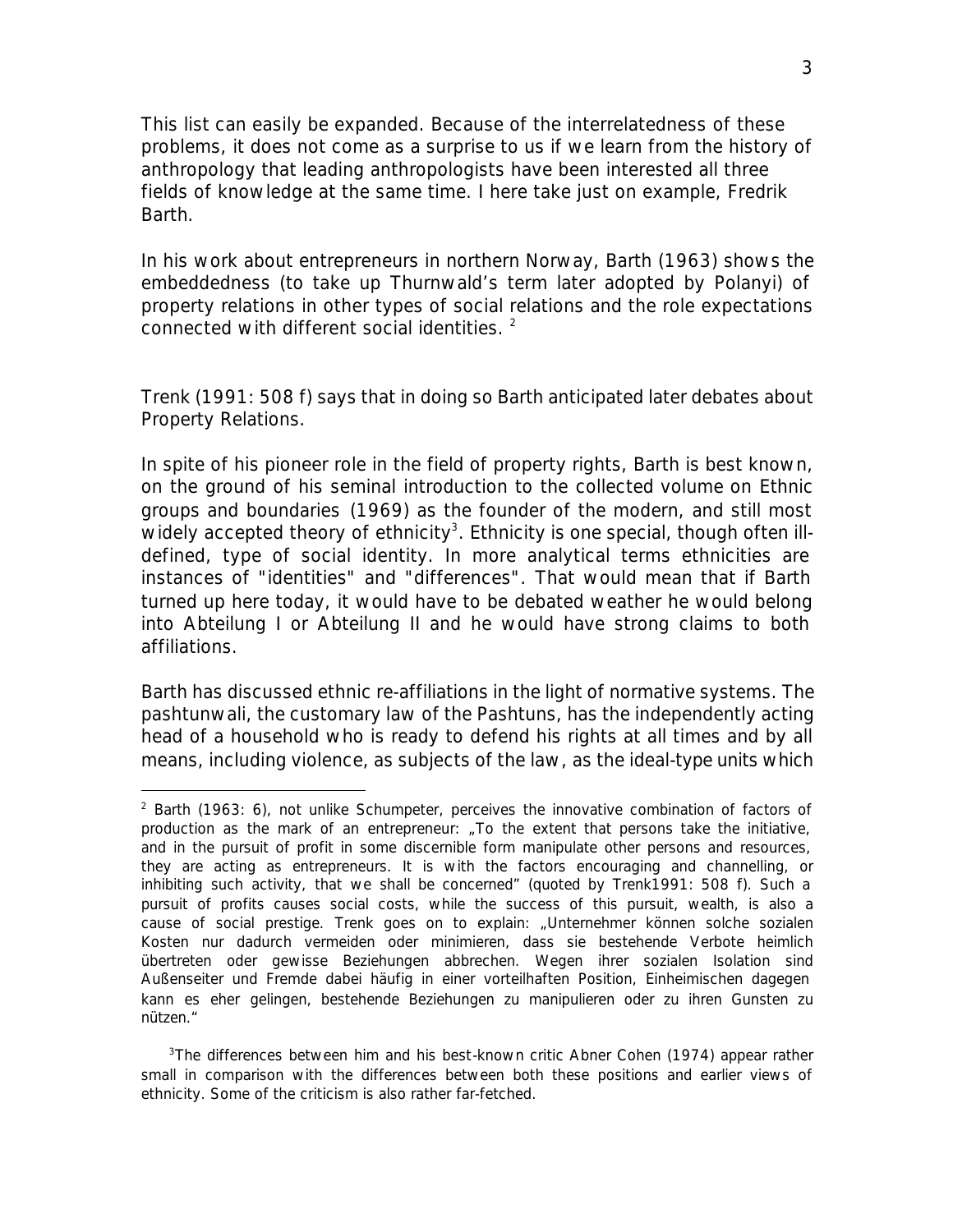interact in the social and legal world of the Pashtuns. Some men do not have the means to live up to this ideal and have to appeal to the protection of others. Among the Pashtuns this is shameful, but not so among the neighboring Baluch, among whom it is perfectly acceptable to serve a lord and to enjoy his protection. Certain Pastuns who have sought refuge among the Baluch are therefore quite happy to continue to live as Baluch, because as dependents of bigger players they can rise higher on the Baluch normative scale then they could ever move on the scale of the Pashtuns. Different social identities come with different laws and moralities and with different "standards of excellence". This is a line of inquiry which would also fit well into our future Abteilung III.

In the volume on *Ethnic groups and boundaries* there is also a contribution by Haaland on the Fur and Baggara of Western Sudan. Rich Fur farmers invest in cattle, move down the mountain and join the Baggara Arab nomads in the lowland. Here people who invest in certain types of property better change their ethnicity accordingly.

All this illustrates that serious work on any of the three subjects

collective identities, property relations, legal systems,

automatically leads the researcher to the other two.

The examples which I have quoted to support this assumption are over thirty years old and I could have cited much older ones. But we would not have proposed to found this institute if we did not think that there are still many unanswered questions left in the area of research defined by this triangle.

### **Stable versus instable identities**

It has been shown for the interlacustrine area (Rwanda, eastern Congo) that the "Banyamulenge", frequently mentioned in the media in recent years for their role in violent events in Zaire/Congo, who split from the Banyarwanda about 200 years ago, share no clans with the Rwandese. As it is unlikely that the split between those who migrated and those who remained behind, neatly followed clan-lines in all cases, this strongly suggests that at least the clans which we find among the Banyamulenge are all younger than 200 years (Newbury 1980).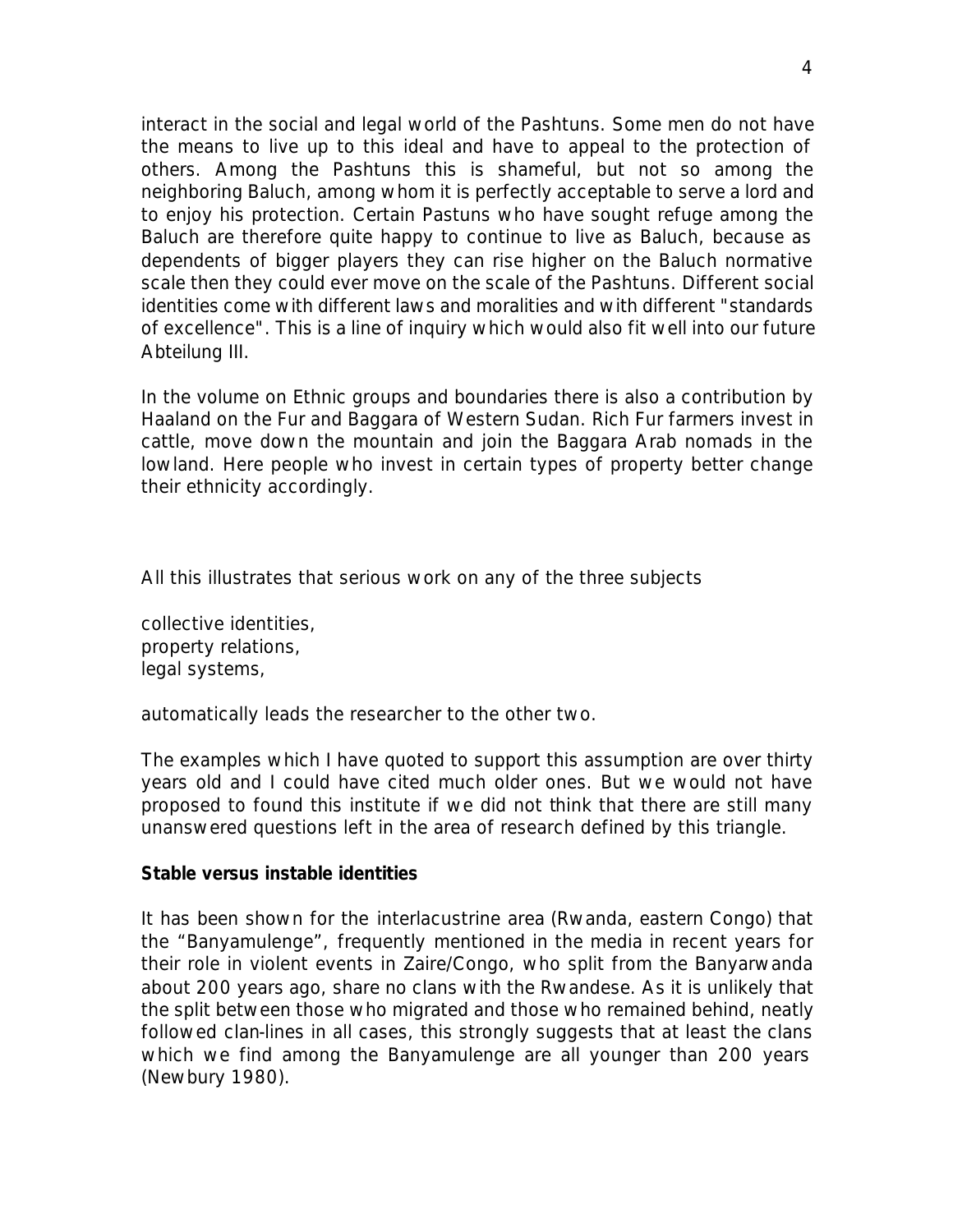In what is now northern Kenya and southern Ethiopia the present ethnic groups might be somewhat older. They may have developed since the 16th century. But they -the Gabbra, Rendille, Sakuye, and others - are linked by a set of yet older relationships. They share numerous clans. These clan affiliations have survived processes of ethno genesis which have involved linguistic and religious re-affiliations. These interethnic clan links bridge wide cultural gaps and geographical distances (Schlee 1994).

So we can distinguish between cases in which ethnic groups are older than the clans and others in which the clans are older than the ethnic groups, and the course of time to which both ethnic groups and clans are exposed appears to pass faster in some areas than in others.

At this point we can do one of two things: we can either join the longstanding debate on primordialism versus situationalism and see whether we can add some wisdom to it by either stressing the stability of social units or their relatively transient nature, depending on the examples we select. This may not sound terribly attractive. Alternatively we may try to explain these variations. Once we accept the variations in the data (instead of stereotypically explaining all observations away by ascribing them to a researcher's bias or one or the other "school"), it is not difficult to find the right type of question to ask about them:

Under which conditions are clan identities stable and ethnic identities fluid and under which conditions is it the other way round?

Or, more generally:

What are the conditions of higher or lower time stability of collective identities?

It would be good to examine these questions in the light of many different cases. The conditions alluded to are expected to comprise positive and negative incentives for stability and change. I would first look for these in the field of power relationships and in the field of property relations.

### **Cross-cutting versus congruent (coterminous) categories**

Among other ethno-linguistic and religious groups, in eastern Anatolia we find Zaza-speaking Kurds of Alevi creed. Other Zaza speakers are Sunni Muslims. We also find both versions of Islam among Kurmanc speaking Kurds and we find them among Turks. The awareness of these similarities and differences has increased through labor migration. Before they came to Germany many Kurds thought that all Kurds would be like those of their own valley. The fact that ethnic and religious affiliations cross-cut, opens a field of situational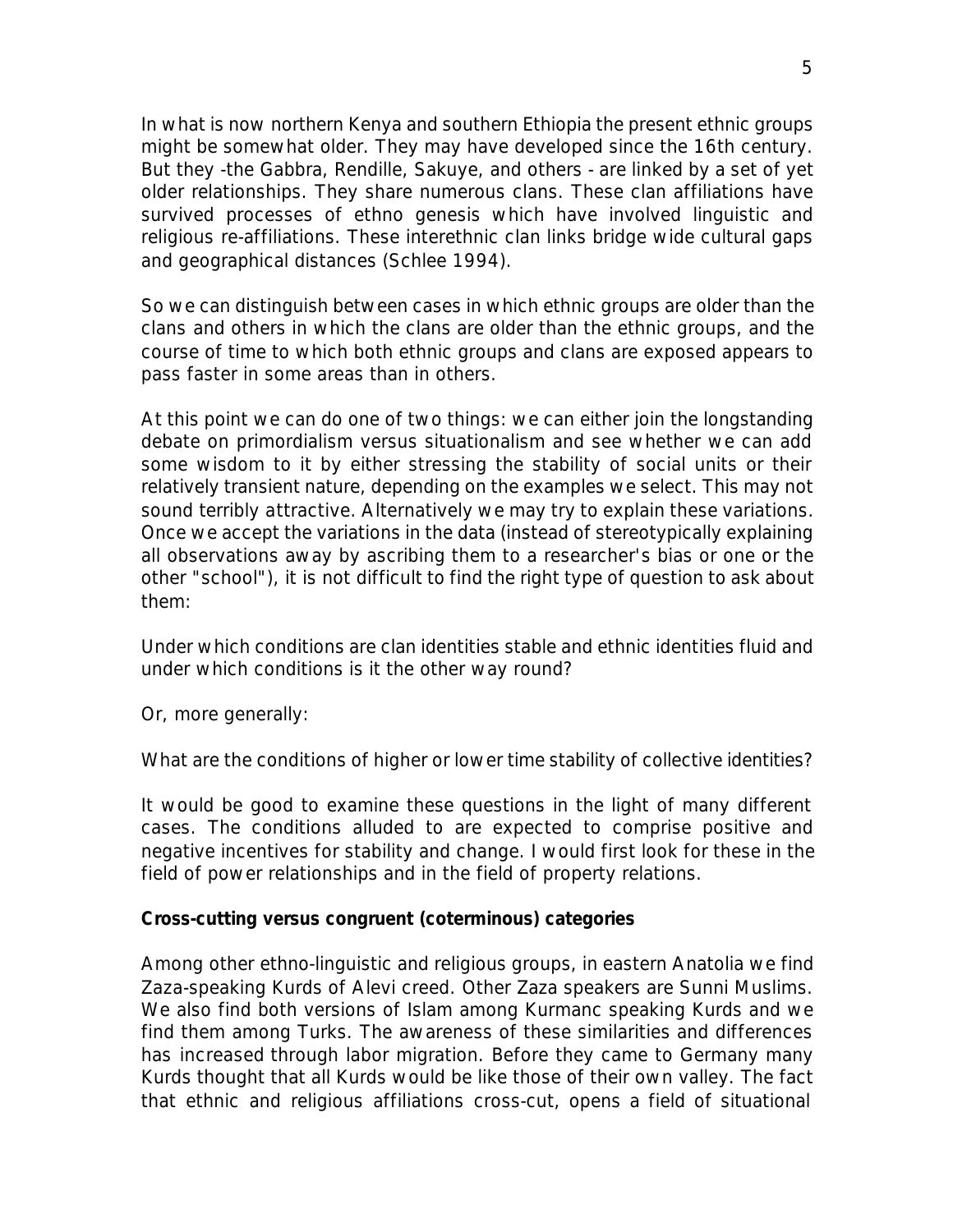identification to an intelligent actor. An Alevi Kurd, without even having to tell a lie, can stress his Alevi affiliation when speaking to an Alevi Turk or he can stress his Kurdish affiliation when speaking to a Sunni Kurd etc. (Firat 1997, Schlee & Werner 1996).

One such situation of cross-cutting ethnic and religious ties has come under pressure in Eastern Poland. Although the reality has always been much more complex, there are strong ideological forces at work which suggest that a proper Pole has to be a Roman Catholic, a proper Ukrainian either Orthodox or Eastern Catholic, and that smaller groups should make up their minds into which of these neat larger ethno-religious categories they want to fit (Hann 1996, 1998).

More generally: Groups and categories defined by different criteria can either cross-cut or not. In the latter case they can share a boundary (be coterminous) or they can be completely separate. There are historical situations in which  $cross-cutting$  ties of all sorts proliferate $4$  and other historical situations in which there are forces at work which postulate that categories defined by different criteria (say linguistic and religious ones) should coincide. I.e. the identity games people play can be completely different in different places at different times.

What are the conditions affecting the choice of these options? Factors like "modernization" and the "nation"-state and the opportunities and threats going out from globalization processes certainly need to be looked at. At this point it would be tedious and superfluous to reiterate that these touch on forms of entitlement, on property rights and questions of legal pluralism. So I hope to have made the point that these really form one area of research and not three.

To avoid one possible misunderstanding: I do not want to link questions of collective identity to property rights by explaining group boundaries in economic terms by group interests. This would definitely fall short of our needs. We cannot define group interests before clearly circumscribed groups have emerged. If, in a situation of group formation, the composition of an emerging group changes, also their perception of their interests might change. I. e. who belongs to whom and why cannot be explained in economic terms, at least not exclusively. One of the most outspoken critics of economic reductionism is, of all people, the outstanding economist Hirshleifer. For him the question of social identification comes first. In discussing the economic key concept 'efficiency', which is obviously directly related to costs and benefits,

 $\overline{a}$ 

<sup>&</sup>lt;sup>4</sup> In the cases where cross-cutting ties exist or even proliferate, they do not always have the socially integrative effects they are commonly believed to have. There are also cases in which cross-cutting ties have played a role in conflict escalation (Schlee 1997).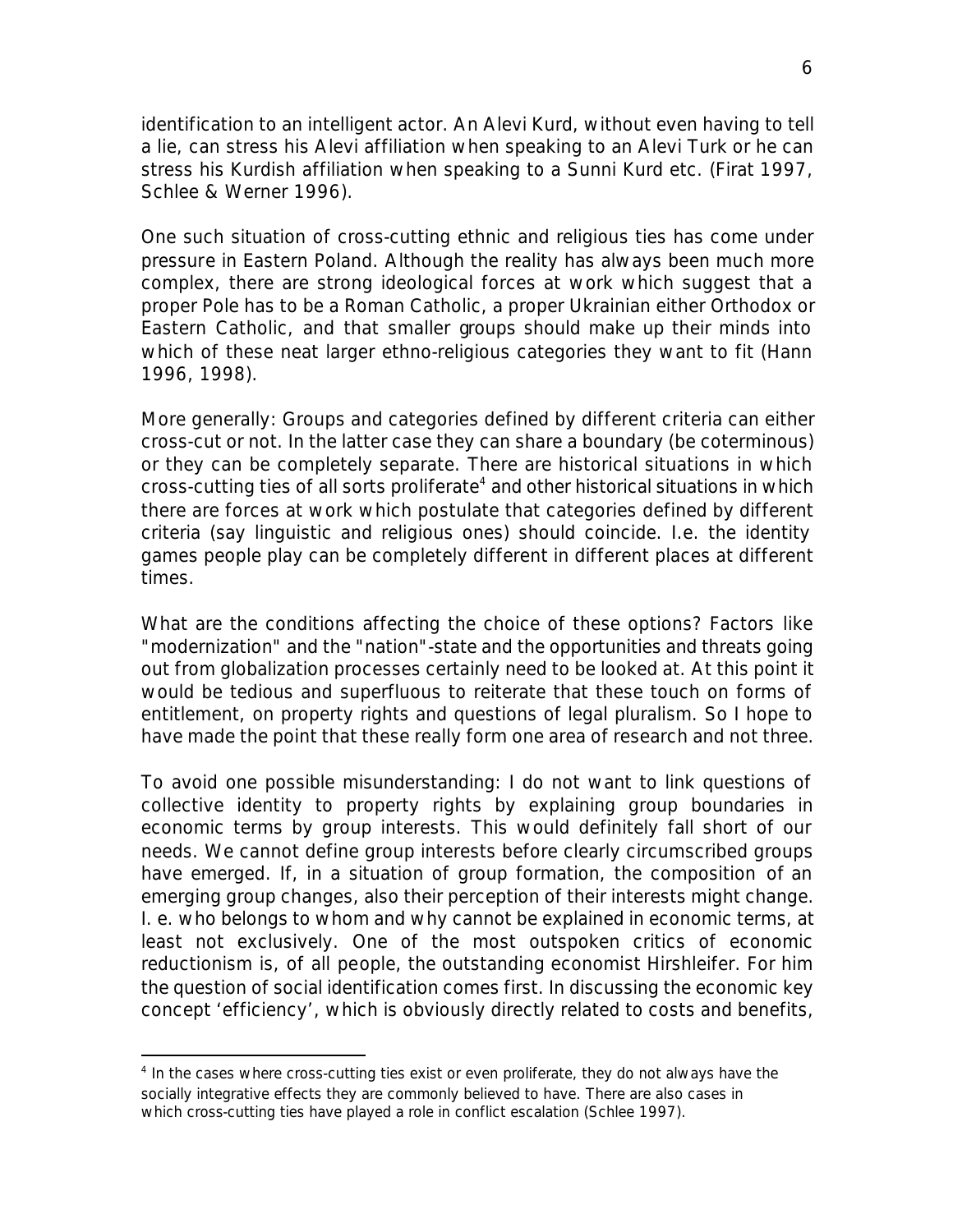the core of economic rationality, Hirshleifer says: "...efficiency is always relative to the boundaries of the society or group envisioned. ... We all draw the line somewhere, at the boundary of 'us' versus 'them'. *Efficiency thus is ultimately a concept relating group advantage over competing groups.*" (cited by Anderson & Simmons 1991: 8, emphasis in the original).

### **References**

Anderson, Terry L. & Randy T. Simmons (eds.) 1991. *The political economy of customs and culture: informal solutions to the Commons problem.* Lanham: Rowman

Barth, Fredrik (ed.) 1963. *The role of the entrepreneur in social change in Northern Norway*. Bergen: Universitetsforl.

Barth, Fredrik (ed.) 1969. *Ethnic groups and boundaries.* London: Allen & Unwin

Cohen, Abner 1974. *Urban Ethnicity.* London: Tavistock

Firat, Gülsün 1997. *Sozioökonomischer Wandel und ethnische Identität in einer kurdisch-alevitischen Kleinstadt.* Saarbrücken: Verlag für Entwicklungspolitik

Hann, C.M. 1996. Ethnic cleansing in Eastern Europe: Poles and Ukrainians beside the Curzon line. *Nations and Nationalism* 2: 389-406

Hann, C.M. 1998. Postsocialist nationalism: rediscovering the past in Southeast Poland. *Slavic Review* 57, 4: 840-863

Newbury, David S. 1980. The clans of Rwanda. An historical hypothesis. *Africa* 50 (4): 389-403

Schlee, Günther 1994. *Identities on the move: clanship and pastoralists in northern Kenya.* Nairobi: Gideon S. Were Press (first published 1989, Manchester University Press)

Schlee, Günther 1997. Cross-cutting ties and interethnic conflict: the example of Gabbra Oromo and Rendille. In: Fukui, K., E. Kurimoto & M- Shigeta (eds.): *Ethiopia in broader perspective. Papers of the 13th International Conference of Ethiopian Studies.* Vol. 2, Kyoto: Shokado Book Sellers: 577-596